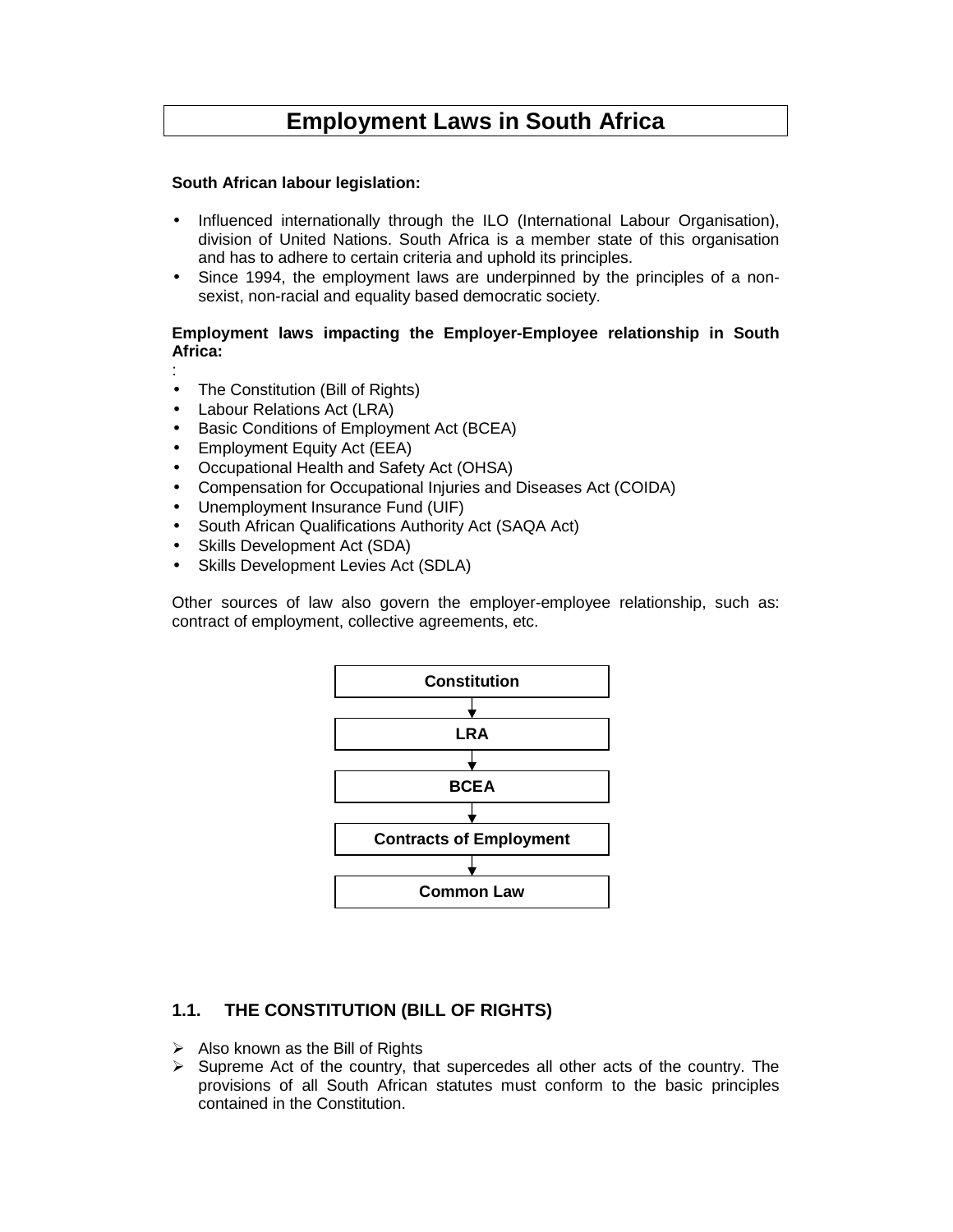- $\triangleright$  Essence of this act: human dignity, equality & freedom
- $\triangleright$  The Constitution provides clear guidelines with regards to employment relations.
	- For example, Section 23 of the Constitution stipulates the following provisions:
	- $\checkmark$  Everyone has the right to fair labour practices
	- $\checkmark$  Everyone worker has the right to form and join a trade union, to participate in the activities and programmes of a trade union and to strike
	- $\checkmark$  Every employer has the right to form and join an employers' organisation and to participate in the activities of an employer's organisation
	- $\checkmark$  Every trade union and every employer's organisation have the right to determine its own activities, to organise, to bargain collectively and to form and join a federation.
	- $\checkmark$  Every trade union, employers' organisation and employer has the right to engage in collective bargaining. National legislation may recognise union security arrangements contained in collective agreements.
- $\triangleright$  Sets the scene for practice of employment relations in SA
- $\triangleright$  Labour legislation should therefore reflect fairness, both to management and labour

# **1.2. LABOUR RELATIONS ACT (LRA)**

- $\triangleright$  Centerpiece of labour law
- $\triangleright$  All other labour laws are subordinate to the LRA
- $\triangleright$  Purpose of LRA: to advance economic development, social justice, labour peace and a democratisation of the workplace by fulfilling the primary objectives of the Act.
- $\triangleright$  Primary objectives: to realise and regulate the fundamental rights of workers and employers in the Constitution and to entrench the following rights:
	- Everyone has the right to fair labour practices
	- Everyone worker has the right to form and join a trade union, to participate in the activities and programmes of a trade union and to strike
	- Every employer has the right to form and join an employers' organisation and to participate in the activities and programmes of an employer's organisation
	- Every trade union and every employers' organisation has the right to determine its own administration, programmes sand activities, to organise and to form and join a federation.
	- Every trade union, employers' organisation and employer has the right to engage in collective bargaining. National legislation may recognise union security arrangements contained in collective agreements.
- $\triangleright$  Scope: applies to employment relationships between employers and employees and it makes no distinction whether these are in private or public sector (except the South African National Defence Force, the National Intelligence Agency, and the South African Secret Services)
- $\triangleright$  Includes:
	- Schedule 1 Establishment of bargaining council for the public service
	- Schedule 2 Establishment and constitution of workplace forums
	- Schedule 3 Aspects regarding CCMA
	- Schedule 4 How different disputes should be dealt with
	- Schedule 5 Technical amendments to BCEA and OHSA
	- Schedule 6 Provisions of the Act which have been repealed
	- Schedule 7 Transitional arrangements, e.g. residual unfair labour practices
	- Schedule 8 Code of Good Practice: Dismissal

# **Major issues addressed by the LRA:**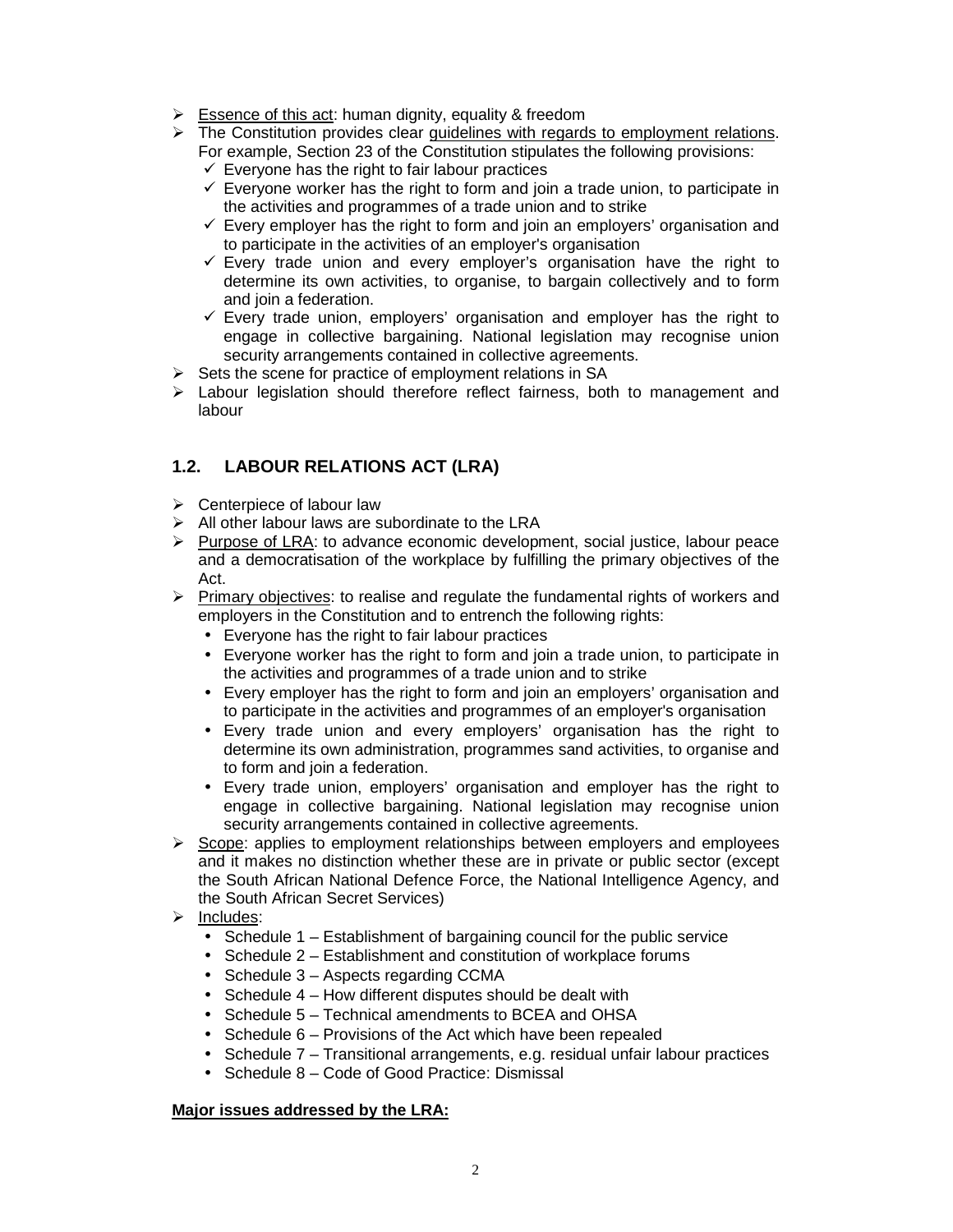#### **a) Freedom of association and general protections**

Workers have the right to form and to join trade unions, and employers have the right to form employers' organisations. The LRA provides for the:

- Protection of employees and persons seeking employment
- Protection of employers' rights
- Rights of trade unions and employers' organisations

#### **b) Collective bargaining**

The LRA promotes collective bargaining and in particular, sectoral level collective bargaining, as the desired method of setting wages and conditions of employment. This Act strongly promotes centralised bargaining at industrial or sectoral level. The Act does not contain a statutory right to bargain in the strict sense of the word, however, a duty to bargain is strongly promoted given the statutory organisational rights now afforded to trade unions. In terms of collective bargaining, the Act covers the following:

- Organisational rights
- Trade union access to workplace
- Leave for trade union activities
- Disclosure of information
- The exercise of organisational rights
- Collective agreements
- Agency shop agreements
- Closed shop agreements
- Bargaining councils

#### **c) Strikes and lockouts**

Every employee has the fundamental right to strike. The right is subjected to certain limitations. The following is included in the LRA, in terms of strikes and lockouts:

- Defining strikes and lockouts
- Forbidden strikes and lockouts
- Procedures to be followed to engage in protected strike action
- Legitimate and compliant strikes and lockouts
- Secondary strikes (sympathy strikes)
- Picketing
- Essential and maintenance services
- Protest action

#### **d) Workplace forums**

The role of a workplace forum is to promote the interests of all employees in the workplace, irrespective of whether they are trade union members – but excludes senior management employees.

Functions of a workplace forum are to:

- Promote the interest of al employees in the workplace, whether or not they are trade union members
- Enhance efficiency in the workplace
- Be consulted by the employer, with a view to reaching consensus, about specific matters referred to in Section 84.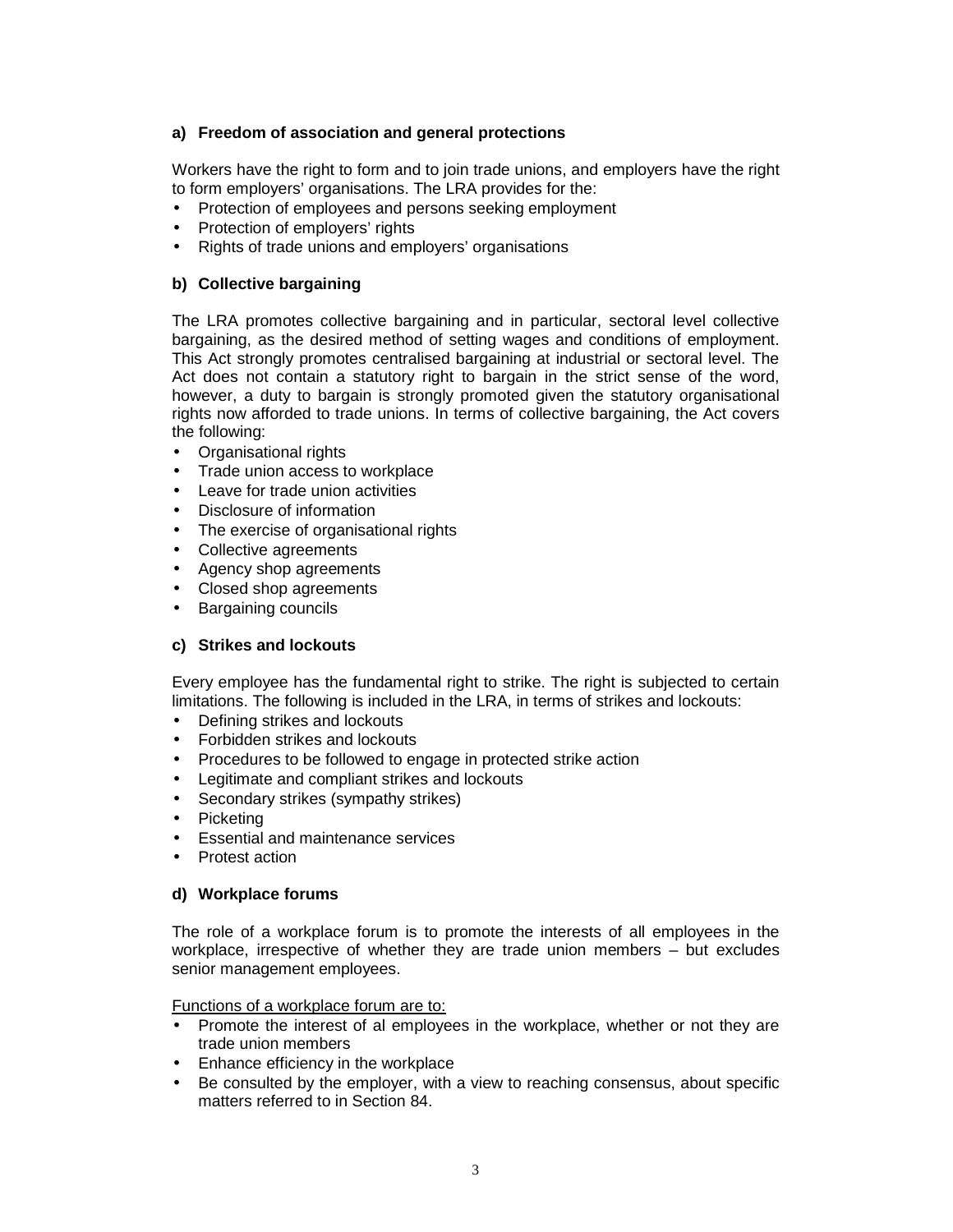• Participate in joint decision-making about specific matters referred to in Section 86.

#### **e) Trade unions and employers' organisations**

This section contains the registration and regulation of trade unions and employers' organisations.

#### **f) Dispute resolution**

Various forums can be used to resolve disputes in an efficient and cost saving manner at the lowest possible level. The way in which disputes should be resolved depends on the reason for the dispute. Resolutions can be done through:

- Internal within the company
- The Commission for Conciliation, Mediation and Arbitration (CCMA)
- The Labour Court
- The Labour Appeal Court

#### **g) Unfair dismissals and unfair labour practice**

Every employee has the right not to be unfairly dismissed, or be subjected to unfair labour practices. This Act covers the following in terms of unfair dismissals and unfair labour practice:

- Unfair dismissal applications
- Dismissal based on operational requirements
- Limits on compensation for dismissal
- Transfer of a business
- Amendments to the Insolvency Act
- Employment contracts
- Severance pay

#### A dismissal, according to the LRA, means:

- An employer has terminated a contract of employment with or without notice
- An employee reasonably expected the employer to renew a fixed term contract of employment on the same or similar term but the employer offered to renew it on less favourable terms, or did not renew it.
- An employer refused to allow an employee to resume work after she:
	- Took maternity leave in terms of any law, collective agreement or her contract of employment
	- Was absent form work for up to four weeks before the expected date, and up to eight weeks after the actual date, of the birth of her child
- An employer who dismissed a number of employees for the same or similar reasons has offered to re-employ one or more of them, but has refused to reemploy another.
- An employee terminated a contract of employment with or without notice because the employer made continued employment intolerable for the employee.
- An employee's contract of employment is terminated with or without notice, because a new employer, after the transfer of business, provided the employee with conditions or circumstances at work that are substantially less favourable than those which were provided by the old employer.

#### An unfair labour practice, in terms of the LRA, means: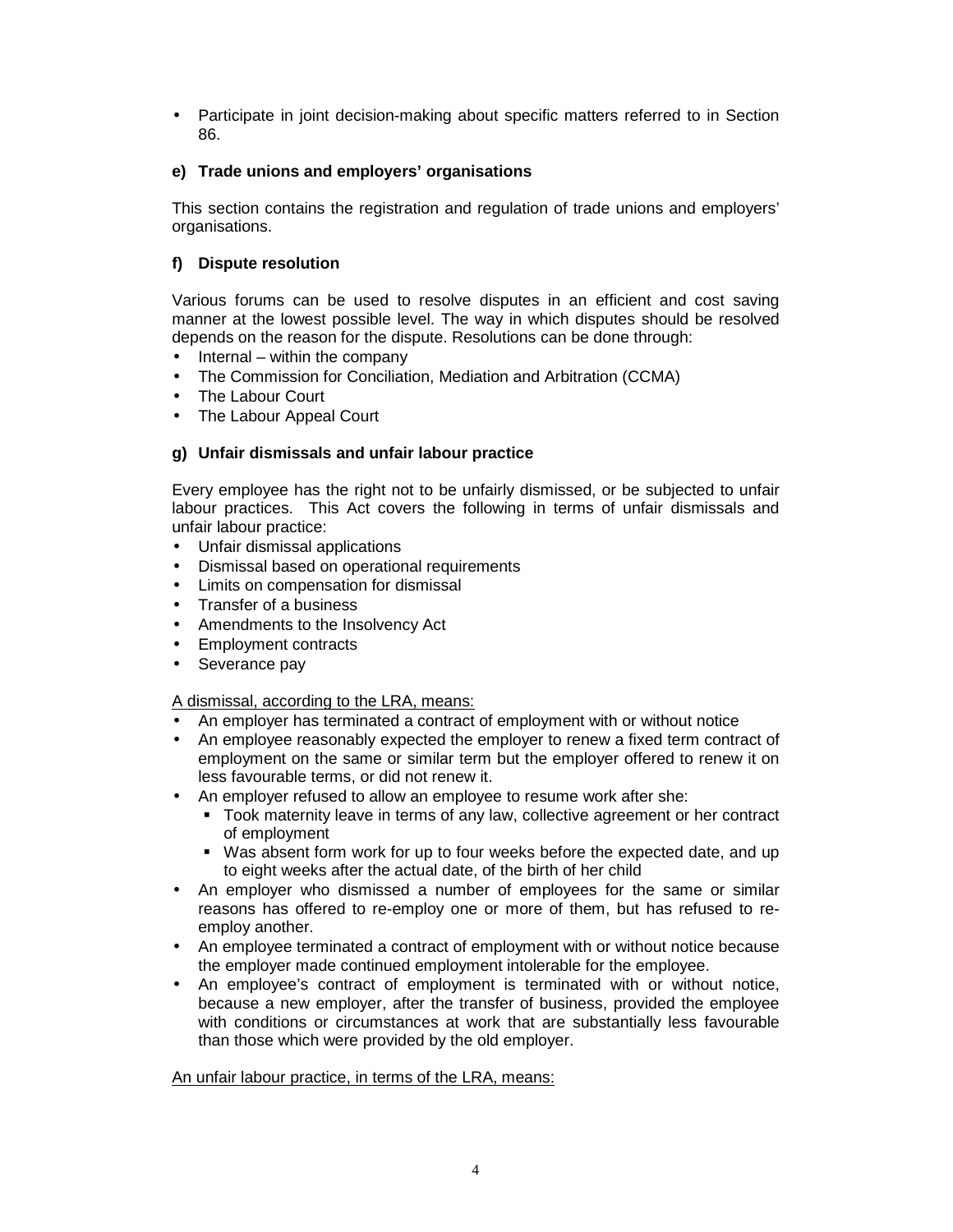- Unfair conduct relating to the promotion, demotion, probation or training of an employee, or relating to the provision of benefits to an employee (this excludes disputes about dismissals or a reason pertaining the probation of an employee)
- Unfair suspension or other unfair disciplinary action short of a dismissal of an employee
- A failure or refusal by an employer to reinstate or re-employ a former employee in terms of any agreement
- An occupational detriment, other than a dismissal in contravention of the Protected Disclosures Act on account of the employee having made a protected disclosure in that Act

# **1.3. BASIC CONDITIONS OF EMPLOYMENT ACT (BCEA)**

- Purpose: to advance economic development and social injustice by establishing and enforcing basic conditions of employment
- Primary Objectives:
	- Give effect to and regulate the right to fair labour practices as contained in Section 23(1) of the Constitution by establishing and enforcing basic conditions of employment.
	- Give effect to obligations incurred by the Republic as member state of the International Labour Organisation

#### **Major issues addressed by the BCEA:**

#### **a) Work time and rules**

- Ordinary hours of work
- Overtime
- Extended ordinary daily hours of work
- Meal intervals
- Daily and weekly rest period
- Night work
- Sunday work and public holidays
- Emergency work
- Annual leave
- Sick leave
- Maternity leave
- Family responsibility leave

#### **b) Remuneration and deductions**

- An employer must pay an employee according to arrangements made between them. Payment may take place daily, weekly, forthrightly or monthly.
- An employer may only deduct money from an employee's pay if permitted or required to do so by law, collective agreement, a court order or arbitration award. A deduction for loss or damage caused by the employee in the course of employment may only be made by agreement and after the employer has established, by a fair procedure, that the employee was at fault. An employee may agree in writing to an employer deducting a debt specified in the agreement.

#### **c) Termination of employment**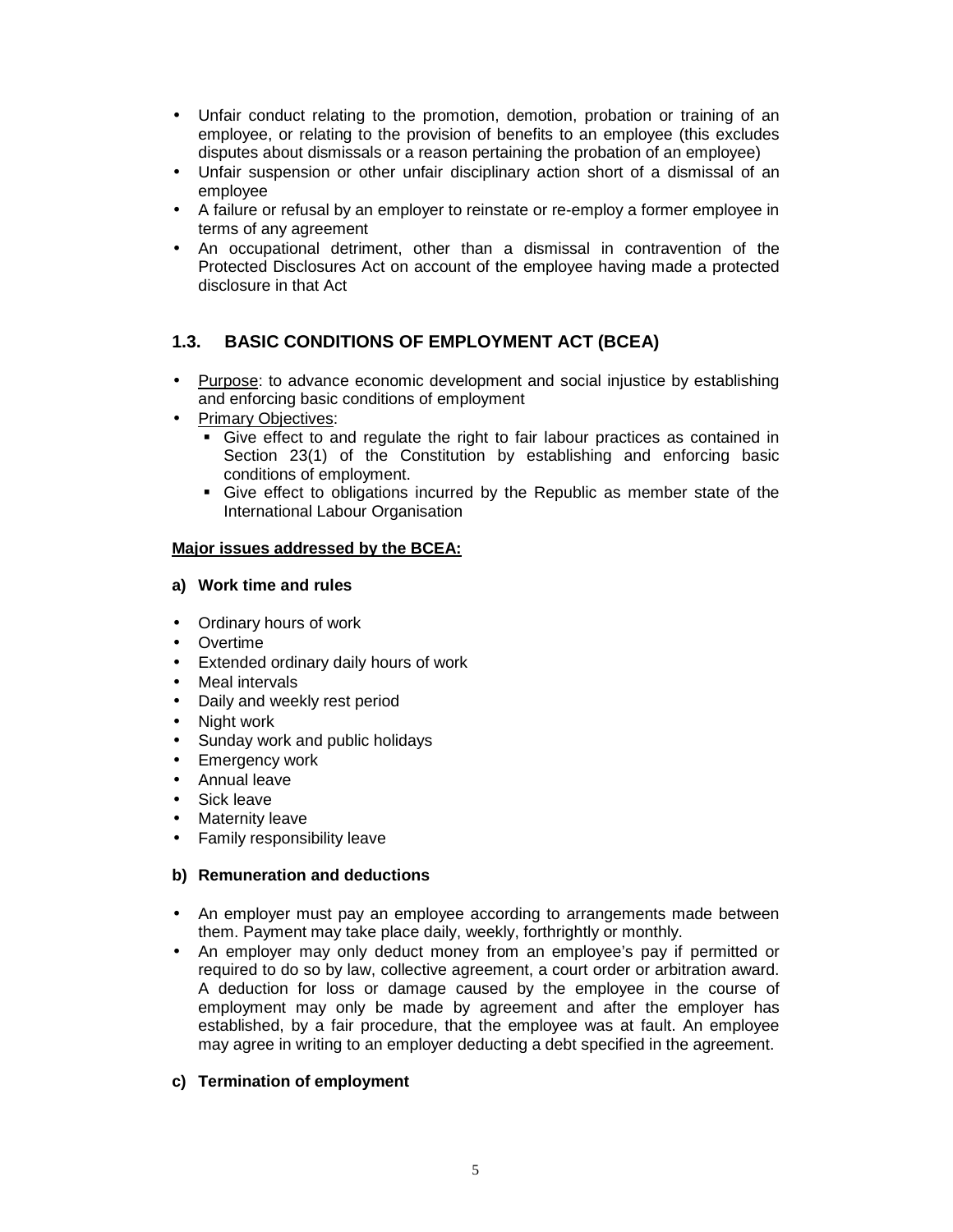- Notice period:
	- During first 6 months of employment 1 week's notice
	- 6 months to 1 year  $-2$  week's notice
	- More than 1 year's service  $-4$  week's notice
- Notice must be in writing.
- Termination of employment by an employer on notice in terms of the Act does not prevent the employee challenging the fairness or lawfulness of the dismissal in terms of the LRA.
- An employee must receive fair remuneration on termination.

#### **d) Administrative obligations**

- An employer must:
	- Give the employee written particulars of employment when the employee starts employment. The Minister of Labour must prescribe the required particulars.
	- Keep these particulars of employment for four years after the end of the contract of employment.
	- Must give employee information concerning remuneration, deduction and time worked with their pay.
	- Keep a record of the time worked by each employee and their remuneration.
	- Display at the workplace a statement of employees' rights under the Act.
- On termination of employment, an employee is entitled to a certificate of service.

#### **e) Children and forced labour**

- Children under 18 may not be employed to do work inappropriate for their age or that places them at risk.
- No person may employ a child under 15 years of age.

#### **f) Variations**

- A collective agreement concluded by a bargaining council or between an employers' organisation and a trade union might replace or exclude any basic condition of employment.
- Bargaining council agreements take preference over other collective agreements, and the latter in turn take preference over individual agreements.
- A bargaining council agreement may vary any provision of the Act, accept the core rights of an employee.
- Other collective agreements include:
	- Averaging of hours of work
	- **Family responsibility leave**
	- **Deduction from an employee's wages**
	- **Shorter notice period for the termination of employment**
	- Removal of labour inspector's ability to issue a compliance order if the collective agreement provides for arbitration
	- Certain conditions of employment within the limits set by the act, e.g. overtime, weekly rest periods, Sunday work and sick pay.

#### **g) Monitoring, enforcement, legal proceedings**

• The Minister of Labour may appoint labour inspectors who should perform their functions subject to the direction and control of the Minister.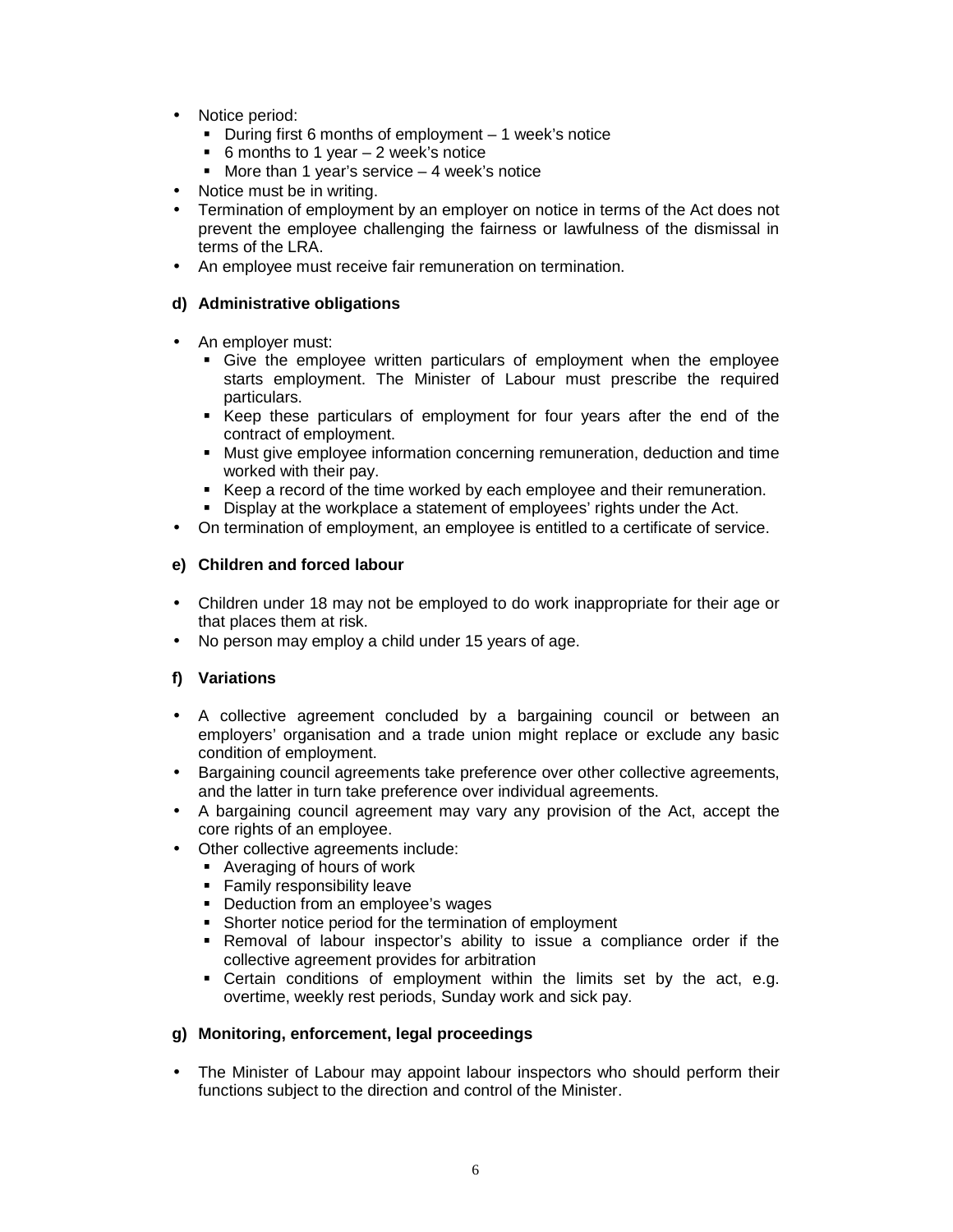- The function of labour inspectors is to promote, monitor or enforce compliance with employment laws. They must advise employees and employers on their rights and obligations in terms of employment laws. They may also conduct inspections, investigate complaints and secure compliance with employment law.
- A dispute concerning the exercise of these rights may be referred to a bargaining council or to the CCMA. If this does not resolve the dispute, it may be referred to the Labour Court.

# **1.4. EMPLOYMENT EQUITY ACT (EEA)**

- > Purpose:
	- **Promote equal opportunity and fair treatment**
	- **Affirmative action to redress advantages**
- **Designated groups:** 
	- Black people (Africans, Coloureds, Indians)
	- Women
	- People with disabilities
- $\triangleright$  Designated employers:
	- **Employers who employ 50 or more employees**
	- Employers who employ less than 50 employees but whose total annual turnover equals or exceeds a certain applicable turnover (as gazetted)
	- An employer appointed by a collective agreement
	- **Municipalities**
	- Organs of state
- $\triangleright$  Duties of designated employers:
	- **Assign a manager**
	- Disclosure of information
	- **Consultation**
	- **Analysis**
	- **Preparation & implementation of an EE plan**
	- Report to the Department of Labour
	- Display a summary of the provisions of the Act
- $\triangleright$  Discrimination: Usually refers to unfair treatment of an individual or group on grounds of their gender, race or disability. When defining inherent requirements of a job, we must consider and avoid using criteria that might be discriminatory. The inherent requirements of a job are essential requirements a person must have in order to be effective in a position – without these, the person would not be able to perform in the job.
	- Unfair discrimination: Discrimination which goes beyond the inherent requirements of a position, e.g. discrimination based on the race, gender, religion, age, culture, sexual orientation, marital status, belief, political opinion, pregnancy, social origin, disability, status, language or birth of individuals.
	- Fair discrimination: Entails ruling out candidates that are unsuited for a position, based purely not hose specific inherent requirements needed in order to perform a particular task or functional role effectively.
- $\triangleright$  Definitions of affirmative action:
	- Affirmative action is a business strategy and process aimed at transforming socio-economic environments which have excluded individuals from disadvantaged groups in order for such disadvantaged individuals to gain access to opportunities based on their potential (IPM, 1995)
	- 'the purposeful and planned placement or development of competent or potentially competent persons in or to positions from which they were debarred in the past, in an attempt to redress past disadvantages and to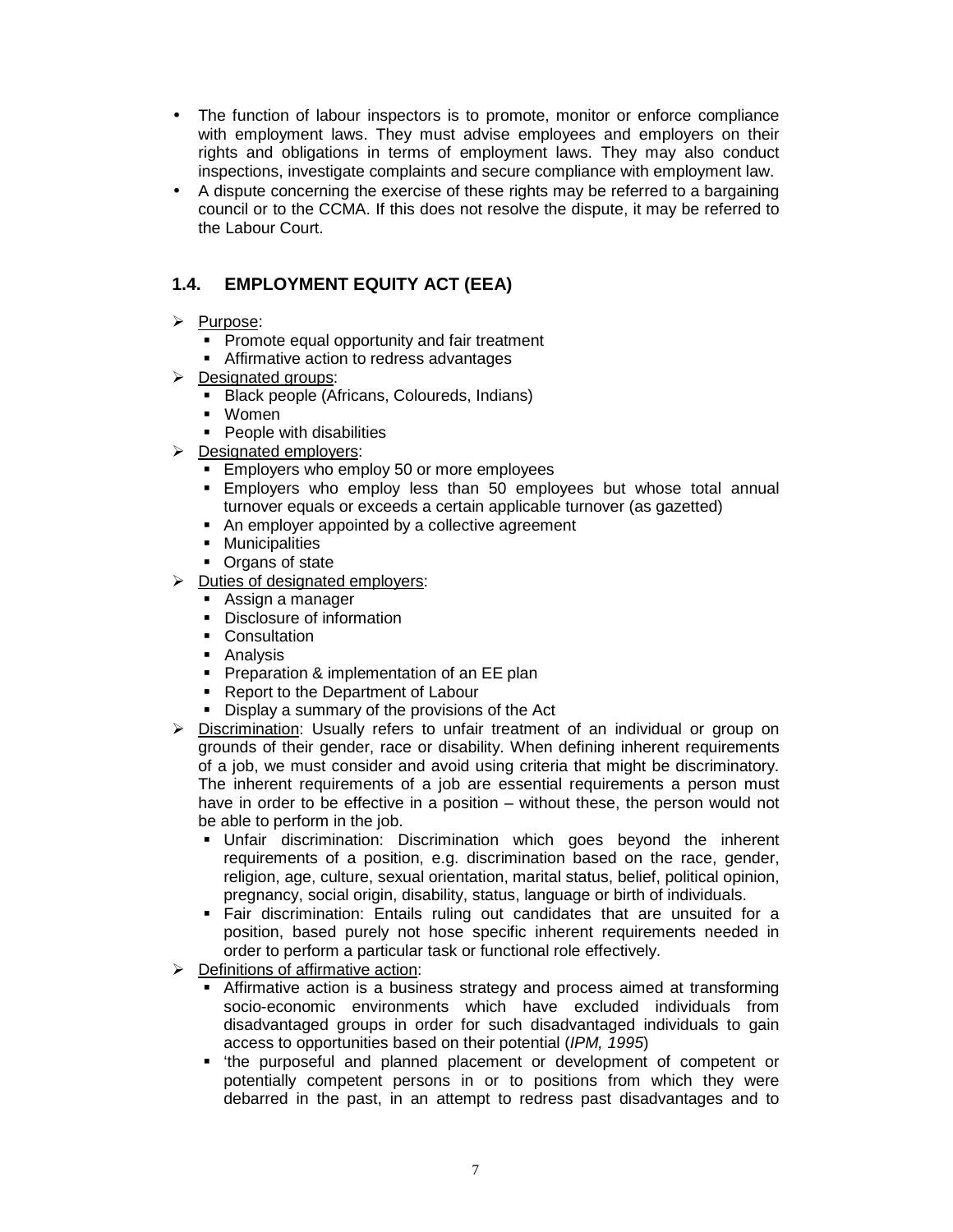render the workforce as more representative of the population, on either local or national level'.

#### **Preparing an employment equity plan:**

- Phase 1: Preparation:
	- Step 1: Assign responsibility
	- **Step 2: Communication, awareness & training**
	- Step 3: Consultation
	- Step 4: Analysis
- $\triangleright$  Phase 2: Implementation
	- **Step 5: Corrective measures & objectives**
	- Step 6: Time frames established
	- Step 7: Allocation of resources
	- Step 8: Plan communication
- $\triangleright$  Phase 3: Monitor
	- Step 9: Monitor, evaluate and review
	- Step 10: Report

#### **Occupational levels and categories:**

| <b>Occupational levels</b>               | <b>Occupational categories</b>           |
|------------------------------------------|------------------------------------------|
| Top management                           | Legislators, senior officials and        |
|                                          | managers                                 |
| Senior management                        | Professionals                            |
| Professionally qualified and experienced | Technicians and associated               |
| specialists and mid-management           | professionals                            |
| Skilled technical and academically       | Clerks                                   |
| qualified workers, junior management,    |                                          |
| supervisors, foremen, and superindents   |                                          |
| Semi-skilled and discretionary decision  | Service and sales workers                |
| making                                   |                                          |
| Unskilled and defined decision making    | Skilled agricultural and fishery workers |
|                                          | Craft and related trades workers         |
|                                          | Plant and machine operators and          |
|                                          | assemblers                               |
|                                          | Elementary occupations                   |

# **1.5. OCCUPATIONAL HEALTH AND SAFETY ACT (OHSA)**

- $\triangleright$  Promulgated in 1993 to make provision for:
	- The health and safety of people at work and in relation to their use of operating equipment and machinery
	- The protection of other people against threats to their health and safety arising from the activities of people at work
	- The establishment of an advisory council for occupational health and safety and related matters.
- $\triangleright$  Each employee must:
	- Take reasonable precautions at work for his/her own safety and health and that of other people who may be affected by his/her actions or failures.
- Each employer must:
	- Establish and maintain a work environment that is safe and without risk to the health of its employees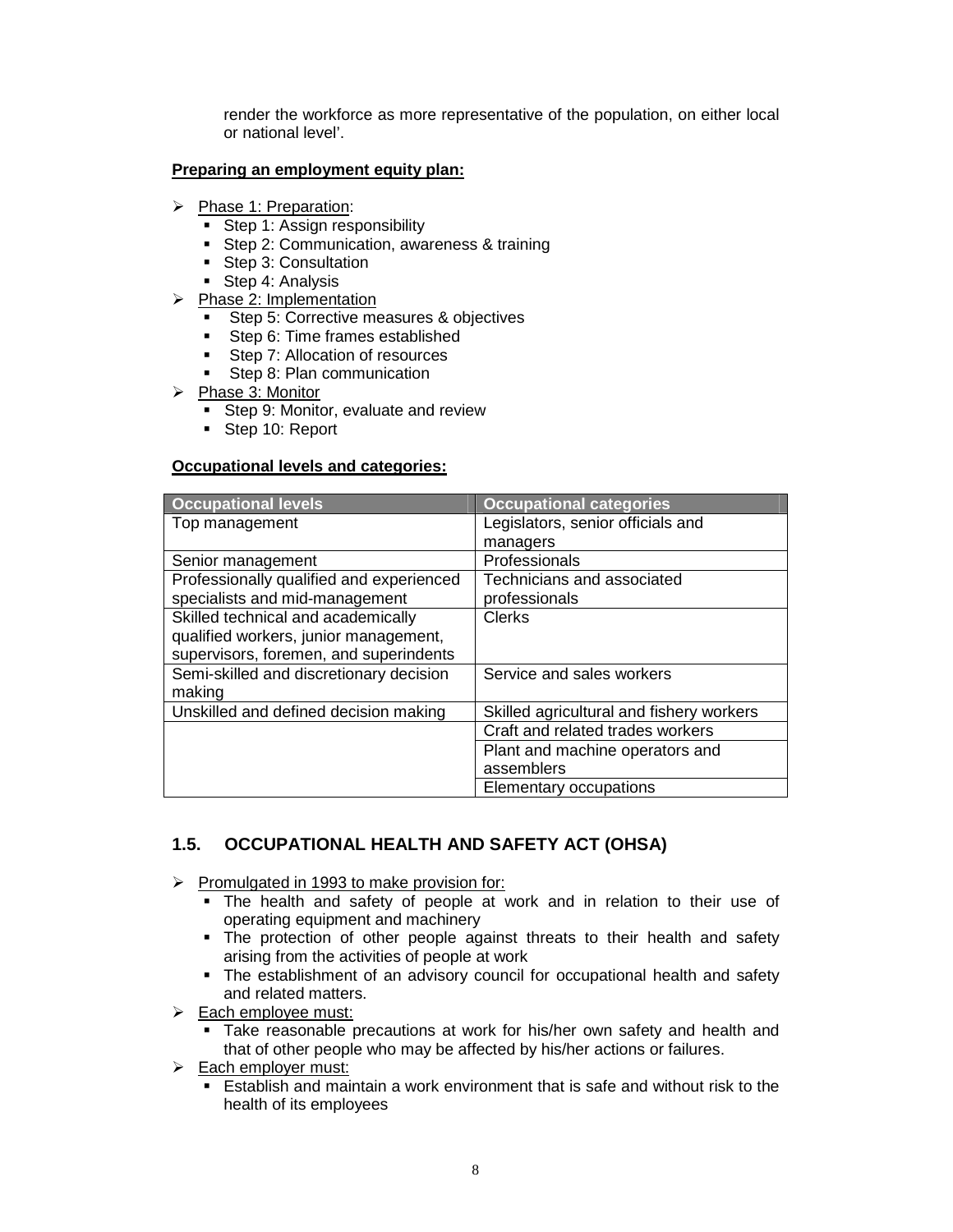- Operate its organisation in such a way that people who are not employees and who are directly affected by the activities of the organisation are not exposed to threats to their health and safety as a result.
- $\triangleright$  There are separate acts for mining and shipping merchants

# **1.6. COMPENSATION FOR OCCUPATIONAL INJURIES AND DISEASES ACT (COIDA)**

This allows for compensation to be aid to an employee who, as a result of his/her activities at work is partially or totally disabled or contracts an occupational disease.

# **1.7. UNEMPLOYMENT INSURANCE FUND (UIF)**

- $\triangleright$  Compulsory insurance scheme
- $\triangleright$  Can't claim in the following instances:
	- Contributors who receive a monthly pension/disability grant from the state or in terms of the COIDA
	- **Contributor who refused to accept appropriate work**
	- Contributor who resigned voluntary, except constructive dismissal
- $\triangleright$  Benefits:
	- **Illness**
	- **-** Maternity
	- **Adoption**
	- **Dependents**
	- **Unemployment**
- UIF Contributor's Act: 1% of Employee and 1% of Employer

# **1.8. SOUTH AFRICAN QUALIFICATIONS AUTHORITY ACT (SAQA ACT)**

- $\triangleright$  Purpose: The plethora of training qualifications and pathways that are available on the training market make it increasingly difficult for learners to judge the credibility and market value of a course and for employers to determine the value of the qualifications achieved by trainees. The South African Qualifications Authority Act successfully addresses this problem by providing a regulatory framework for a comprehensive national recognition framework consisting of national standards to improve the quality and relevance of training.
- $\triangleright$  The objective of the Act establishes the South African Qualifications Authority (SAQA), whose function it is to oversee the development and implementation of the National Qualifications Framework (NQF).
- $\triangleright$  The NQF serves as a vehicle to create an integrated national framework for learning achievements and to enhance access to and mobility and quality within the components of the education and training delivery system.
- $\triangleright$  The vision of the SAQA is to develop an education and training system that reflects the objectives of the NQF.
- $\triangleright$  This mission of SAQA is to ensure the development and implementation of a National Qualifications Framework which contributes to the full development of each learner and to the social and economic development of the nation at large

# **1.9. SKILLS DEVELOPMENT ACT (SDA)**